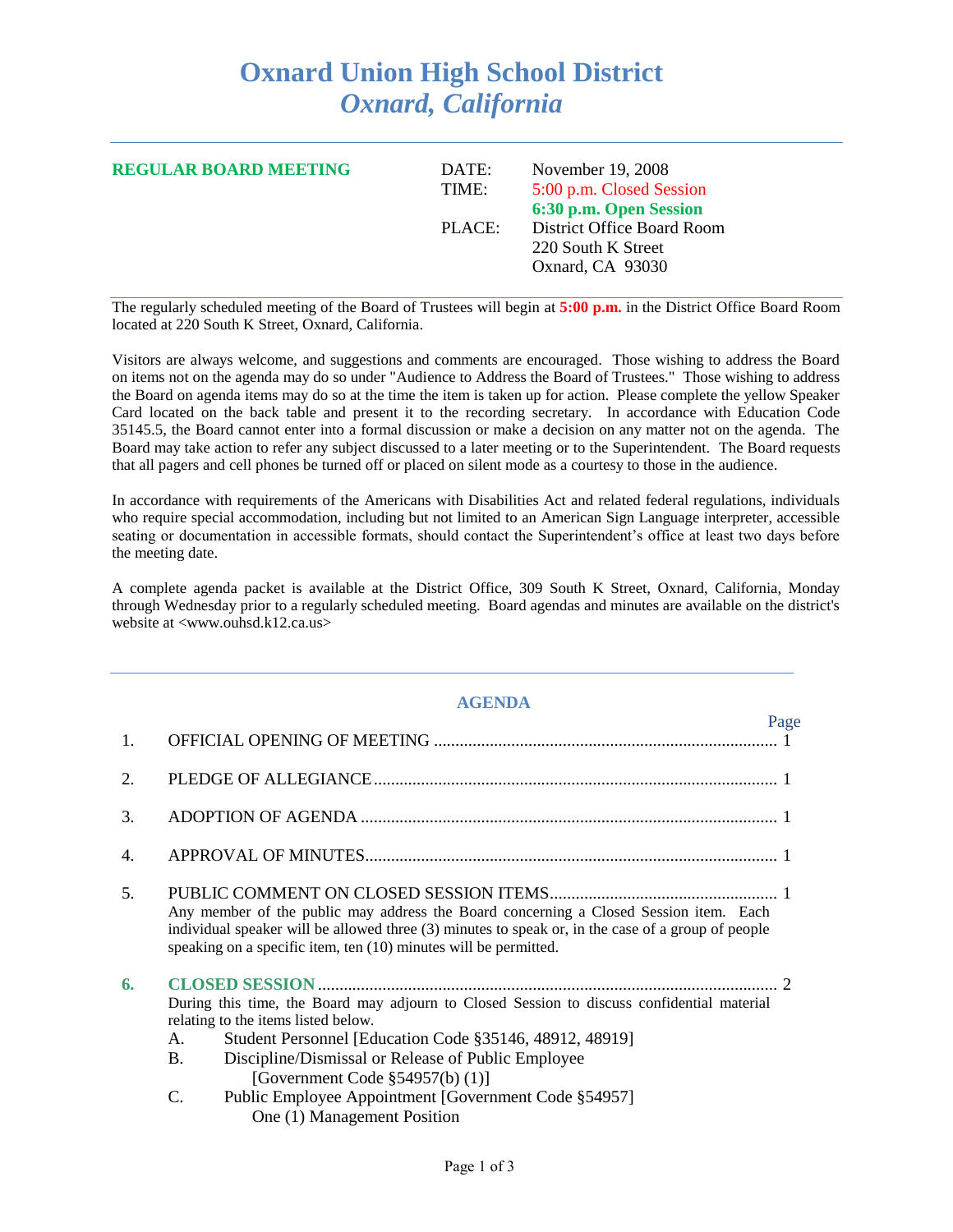|     | November 19, 2008           | <b>Board Meeting Agenda</b>                                                                                                                                                                                                                                                                                                                                                                                                                                                                                                                                              |
|-----|-----------------------------|--------------------------------------------------------------------------------------------------------------------------------------------------------------------------------------------------------------------------------------------------------------------------------------------------------------------------------------------------------------------------------------------------------------------------------------------------------------------------------------------------------------------------------------------------------------------------|
|     |                             | Page                                                                                                                                                                                                                                                                                                                                                                                                                                                                                                                                                                     |
| 7.  |                             | $(6:30 p.m. - Time Approximate)$                                                                                                                                                                                                                                                                                                                                                                                                                                                                                                                                         |
| 8.  |                             | Those persons wishing to address the Board may do so at this time by completing a yellow Speaker Card, located<br>on the back table, and presenting it to the recording secretary. Please address your comments to the Board<br>President. Individual presentations are limited to three (3) minutes each, or in the case of a group of people<br>speaking on a specific items, ten (10) minutes will be permitted. Please refer to the complete text of Oxnard<br>Union High School District Board Policy 910: Procedures for Communicating with the Board of Trustees. |
| 9.  |                             | <b>SUPERINTENDENT'S REPORTS</b>                                                                                                                                                                                                                                                                                                                                                                                                                                                                                                                                          |
|     | A.<br><b>B.</b><br>C.<br>D. | Employee Organization-Oxnard Federation of Teachers<br>$\triangleright$ Classified Unit<br>$\triangleright$ Paraeducator Unit                                                                                                                                                                                                                                                                                                                                                                                                                                            |
|     | E.                          |                                                                                                                                                                                                                                                                                                                                                                                                                                                                                                                                                                          |
|     | F.                          |                                                                                                                                                                                                                                                                                                                                                                                                                                                                                                                                                                          |
| 10. |                             | <b>CONSENT CALENDAR</b>                                                                                                                                                                                                                                                                                                                                                                                                                                                                                                                                                  |
|     | A.                          |                                                                                                                                                                                                                                                                                                                                                                                                                                                                                                                                                                          |
|     | <b>B.</b>                   | Consideration of Approval of Student Expulsion by Recommendation of the                                                                                                                                                                                                                                                                                                                                                                                                                                                                                                  |
|     | C.                          | Consideration of Approval of Student Expulsion by Voluntary Agreement of<br>the School Principal, the Student, and the Students' Parent/Guardian, as per                                                                                                                                                                                                                                                                                                                                                                                                                 |
|     | D.                          | Consideration of Approval of Non-Public School Placement for Student Case<br>Numbers Fourteen to Fifteen, 08-09, According to the Recommendation of                                                                                                                                                                                                                                                                                                                                                                                                                      |
|     | Ε.                          | Consideration of Approval of Appointment of District Representative to the                                                                                                                                                                                                                                                                                                                                                                                                                                                                                               |
|     | F.                          | Consideration of Approval of Student Teaching Agreement between Western                                                                                                                                                                                                                                                                                                                                                                                                                                                                                                  |
|     | G.                          | Consideration of Approval of Quarterly Report of Administrative Regulation                                                                                                                                                                                                                                                                                                                                                                                                                                                                                               |
|     | Η.                          | Consideration of Approval of Waiver of California High School Exit Exam<br>(CAHSEE) Requirement in Mathematics and Language Arts for Special                                                                                                                                                                                                                                                                                                                                                                                                                             |
|     | I.                          | Consideration of Approval of Five-Year Career Technical Educational Plan  4                                                                                                                                                                                                                                                                                                                                                                                                                                                                                              |
|     | J.                          | Consideration of Approval of Request for Allowance of Attendance Because of                                                                                                                                                                                                                                                                                                                                                                                                                                                                                              |
|     | K.                          | Consideration of Approval of Agreement between Oxnard Union High School                                                                                                                                                                                                                                                                                                                                                                                                                                                                                                  |